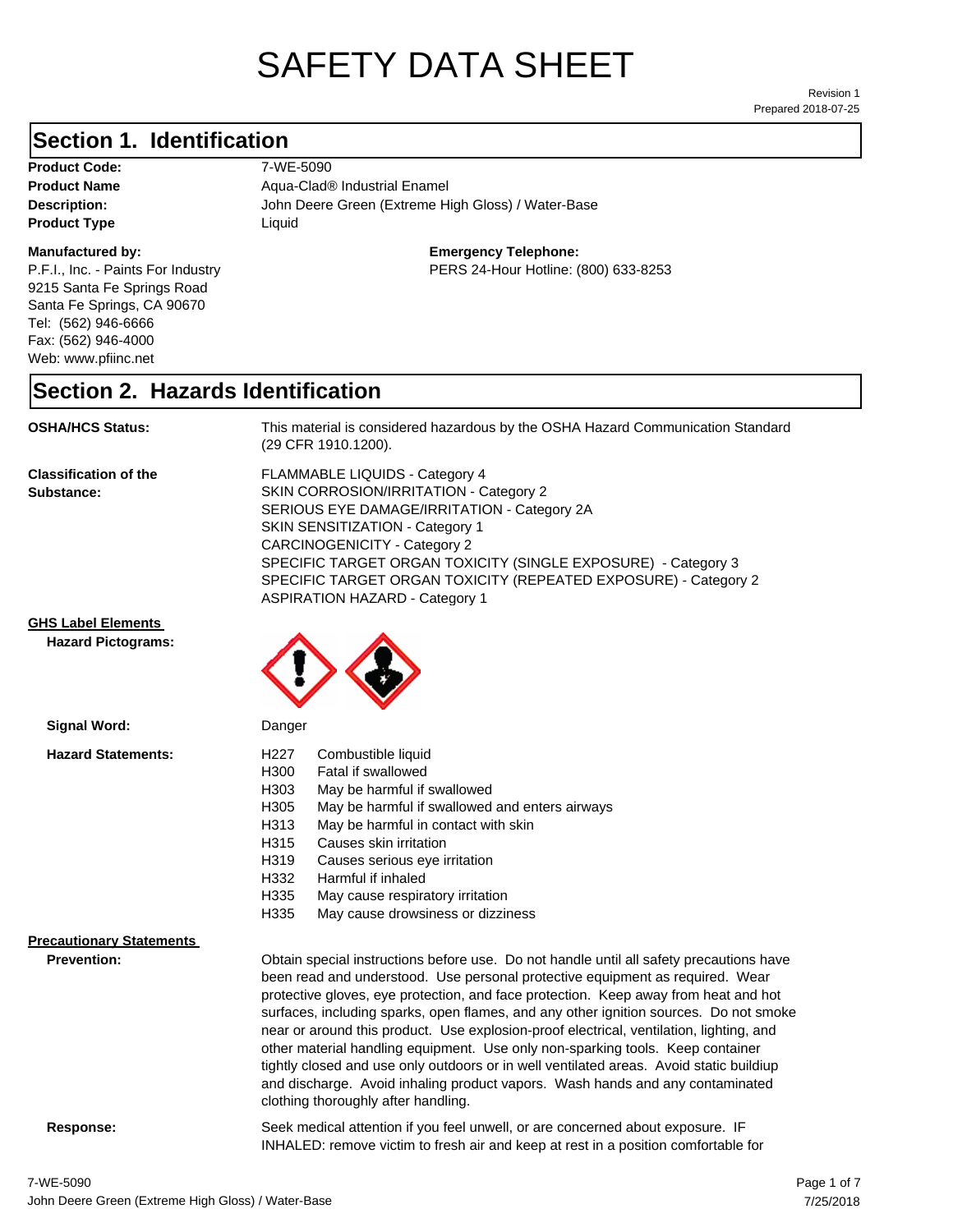| Storage & Disposal:                         | breathing. IF SWALLOWED: contact a poison control center or physician immediately.<br>Do not induce vomiting. IN CASE OF SKIN OR HAIR CONTACT: remove all<br>contaminated clothing, and wash skin with soap and water. If irritation or rash occurs,<br>get medical attention. IF IN EYES: rinse with copious amounts of water for several<br>minutes. Remove contact lenses, if present and easy to do so. If eye irritation persists,<br>seek medical attention.<br>Store in a locked and secure environment. Store in a cool, well ventilated area away<br>from direct sunlight and heat. Dispose of contents and container in accordance with all<br>local, regional, state, and federal regulations.                                                                                                                                                                                                                                                                                                                |
|---------------------------------------------|--------------------------------------------------------------------------------------------------------------------------------------------------------------------------------------------------------------------------------------------------------------------------------------------------------------------------------------------------------------------------------------------------------------------------------------------------------------------------------------------------------------------------------------------------------------------------------------------------------------------------------------------------------------------------------------------------------------------------------------------------------------------------------------------------------------------------------------------------------------------------------------------------------------------------------------------------------------------------------------------------------------------------|
| <b>Supplemental Label</b><br>Elements:      | Ensure adequate ventilation at all times when using this product and when sanding the<br>dried film. Wear an appropriate, NIOSH approved particulate respirator. Follow all<br>respirator manufacturer's directions for proper use. Abrading or sanding this product's<br>dried film may release crystalline silica which has been shown to cause lung damage<br>and may cause cancer following long term exposure. Rags, sandpaper, steel wool,<br>and other abrading materials or waste containing this product may spontaneously<br>combust when improperly disposed of. Product contains solvents which can cause<br>permanent brain and nervous system damage. Intentional misuse by concentrating<br>and inhaling the contents of this product can be harmful or fatal. Do not transfer<br>contents to another container.<br>PROPOSITION 65 WARNING: this product contains chemicals known to the State of<br>California to cause cancer and birth defects or other reproductive harm.<br>FOR INDUSTRIAL USE ONLY. |
| <b>Hazards not otherwise</b><br>classified: | None known.                                                                                                                                                                                                                                                                                                                                                                                                                                                                                                                                                                                                                                                                                                                                                                                                                                                                                                                                                                                                              |

# **Section 3. Composition/Information on Ingredients**

### Chemical Name / CAS No

Ethylene Glycol Monobutyl Ether 111-76-2 10 to 20% Vapor Pressure: .11 kPa

Calcium Carbonate 1317-65-3 5 to 10%

### **Section 4. First Aid Measures**

### **Description of First Aid Measures**

| <b>Eye Contact:</b>  | Immediately flush eyes with copious amounts of water. Remove any contact lenses.<br>Rinse for at least 10 minutes. Get medical attention. Chemical burns must be treated<br>promptly by a physician.                                                                                                                                                                                                                                                                                                                                                      |
|----------------------|-----------------------------------------------------------------------------------------------------------------------------------------------------------------------------------------------------------------------------------------------------------------------------------------------------------------------------------------------------------------------------------------------------------------------------------------------------------------------------------------------------------------------------------------------------------|
| Inhalation:          | Remove victim to fresh air and maintain in a rest position comfortable for breathing. If<br>fumes are still present, all rescuers should wear appropriate respirators. If victim<br>exhibits irregular breathing, trained personnel should provide artificial respiration or<br>oxygen. Mouth-to-mouth resuscitation may be dangerous. If necessary, contact a<br>poison control center or physician immediately. If victim is unconscious, place in a<br>recovery position and seek medical help immediately. Maintain an open airway for the<br>victim. |
| <b>Skin Contact:</b> | Wash affected areas with soap and water. Remove contaminated clothing and shoes.<br>Continue to rinse the affected area for at least ten minutes. Get medical attention if<br>discomfort continues. Avoid further exposure in the event of any symptoms or<br>complaints.                                                                                                                                                                                                                                                                                 |
| Ingestion:           | If product is ingested, contact a poison control center or a physician immediately. Do<br>not induce vomitting. Rinse mouth with water and remove dentures, if any. Remove<br>victim to fresh air and keep at rest in a comfortable position to facilitate breathing. If<br>the victim is conscious and the product has been swallowed, provide small quantities of<br>water to drink. Cease if the victim feels sick, as vomitting may be dangerous.<br>Aspiration hazard if swallowed. This product can enter the lungs and cause damage.               |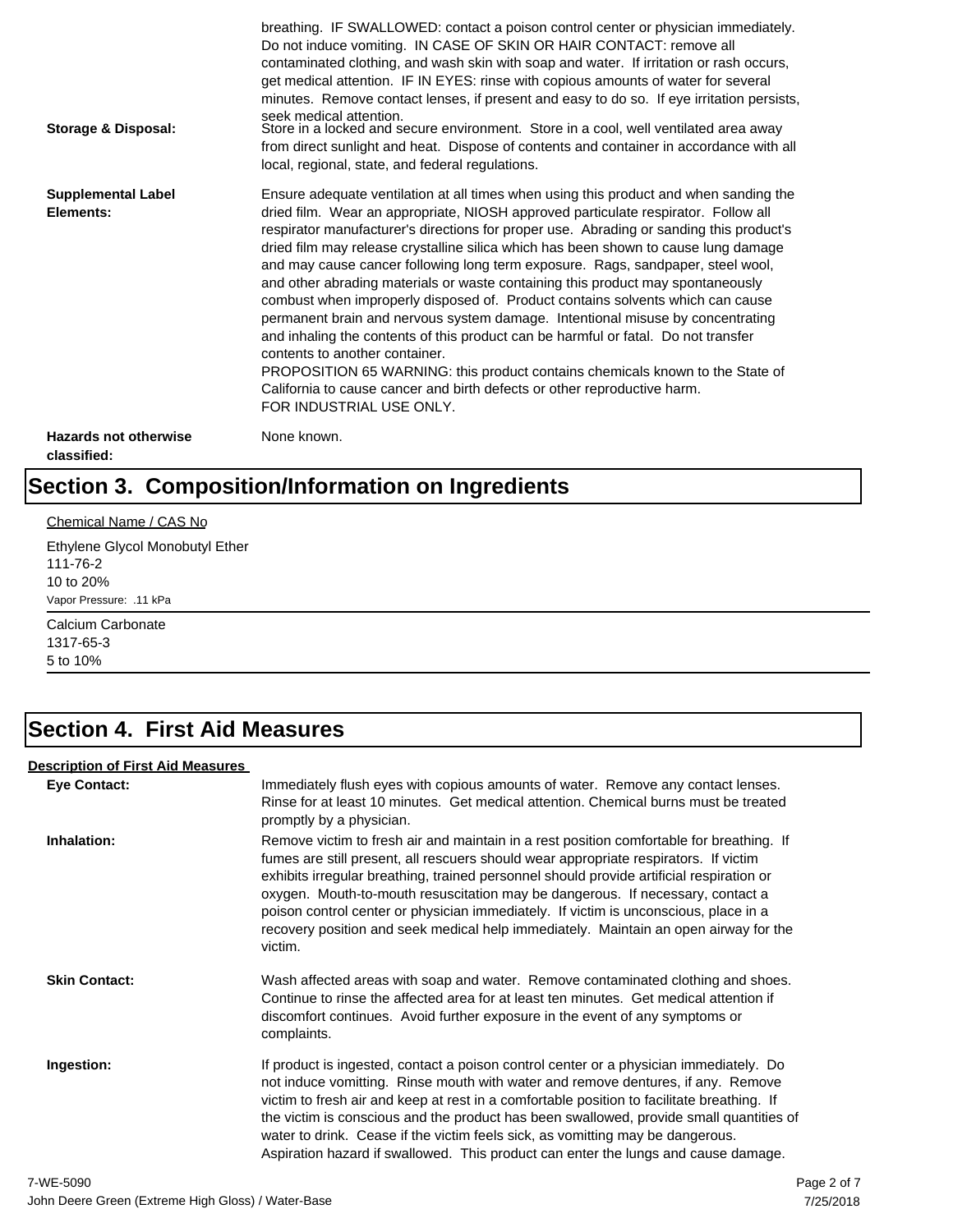If vomitting occurs, the head should be kept low so that vomit does not enter the lungs. Never administer anything by mouth to an unconscious person. If unconscious, place in a recovery position while medical attention is sought. Maintain an open airway for the victim.

| <b>Potential Acute Health Effects</b>               |                                                                                                                                                                                                                                                                                                                                                              |  |  |
|-----------------------------------------------------|--------------------------------------------------------------------------------------------------------------------------------------------------------------------------------------------------------------------------------------------------------------------------------------------------------------------------------------------------------------|--|--|
| <b>Eye Contact:</b>                                 | Causes serious eye irritation.                                                                                                                                                                                                                                                                                                                               |  |  |
| Inhalation:                                         | Can cause central nervous system depression. May cause drowsiness and dizziness<br>as well as respiratory irritation.                                                                                                                                                                                                                                        |  |  |
| <b>Skin Contact:</b>                                | Causes skin irritation. May cause an allergic skin reaction.                                                                                                                                                                                                                                                                                                 |  |  |
| Ingestion:                                          | Can cause central nervous system depression. May be fatal if swallowed and allowed<br>to enter airways. Irritating to mouth, throat and stomach.                                                                                                                                                                                                             |  |  |
| <b>Over-Exposure Signs &amp; Symptoms</b>           |                                                                                                                                                                                                                                                                                                                                                              |  |  |
| <b>Eye Contact:</b>                                 | Adverse symptoms may include: pain or irritation, watering, redness.                                                                                                                                                                                                                                                                                         |  |  |
| Inhalation:                                         | Adverse symptoms may include: respiratory tract irritation, coughing, nausea or<br>vomiting, headache, drowsiness or fatigue, dizziness or vertigo, unconsciousness.                                                                                                                                                                                         |  |  |
| <b>Skin Contact:</b>                                | Adverse symptoms may include: irritation, redness.                                                                                                                                                                                                                                                                                                           |  |  |
| Ingestion:                                          | Adverse symptoms may include: nausea, vomiting.                                                                                                                                                                                                                                                                                                              |  |  |
|                                                     | Indication of immediate medical attention and special treatment needed                                                                                                                                                                                                                                                                                       |  |  |
| <b>Notes to Physician:</b>                          | Treat symptomatically. Contact poison treatment specialists if large quantities have<br>been ingested or inhaled.                                                                                                                                                                                                                                            |  |  |
| <b>Specific Treatments:</b>                         | None specified.                                                                                                                                                                                                                                                                                                                                              |  |  |
| <b>Protection of First Aid</b><br><b>Providers:</b> | No action should be taken involving any personal risk or without proper training. If<br>fumes are still present, rescuers should wear appropriate respirators or a self<br>contained breathing apparatus. Mouth-to-mouth resuscitation may be dangerous for<br>the first aid provider. Wash all contaminated clothing with soap and water before<br>removal. |  |  |

# **Section 5. Fire Fighting Measures**

| Extinguishing Media                               |                                                                                                                                                                                                                                                                                                                                                                              |
|---------------------------------------------------|------------------------------------------------------------------------------------------------------------------------------------------------------------------------------------------------------------------------------------------------------------------------------------------------------------------------------------------------------------------------------|
| Suitable Media:                                   | Dry chemical, CO2, water spray (fog), foam, dry sand.                                                                                                                                                                                                                                                                                                                        |
| Unsuitable Media:                                 | Do not use water jet.                                                                                                                                                                                                                                                                                                                                                        |
| <b>Specific Hazards:</b>                          | Combustible liquid. Closed containers may explode when exposed to extreme heat as<br>a result of buildup of steam. Keep containers tightly closed and isolate from heat,<br>electrical equipment, sparks, and open flames. No unusual fire or explosion hazards<br>noted.                                                                                                    |
| <b>Special Firefighting</b><br><b>Procedures:</b> | Water may be used to cool closed containers to prevent pressure buildup and possible<br>autoignition or explosion. Evacuate area and fight fire from safe distance. Containers<br>may explode when heated. Firefighters should wear appropriate protective equipment<br>and self-contained breathing apparatus with a full face-piece operated in positive<br>pressure mode. |

# **Section 6. Accidental Release Measures**

| <b>Environmental Precautions:</b>                               | Avoid dispersal of spilled material and runoff from contacting soil, waterways, drains,<br>and sewers. Inform the relevant authorities if the product has caused environmental<br>pollution.                                                                                                                                                                                                              |
|-----------------------------------------------------------------|-----------------------------------------------------------------------------------------------------------------------------------------------------------------------------------------------------------------------------------------------------------------------------------------------------------------------------------------------------------------------------------------------------------|
| <b>Steps to be Taken if Material</b><br>is Released or Spilled: | Contain spilled liquid with sand or earth. Do not use combustible materials such as<br>sawdust. Eliminate all ignition sources and use explosion-proof equipment. Place<br>material in a container and dispose of according to local, regional, state, and federal<br>regulations. Ventilate area and remove product with inert absorbent and non-sparking<br>tools. Do not incinerate closed containers. |
| <b>Small Spills:</b>                                            | Stop leak if doing so can be done without risk. Remove containers from spill area.<br>Use non-sparking tools. Dilute with water and mop up if water-soluble. If not<br>water-soluble, absorb with inert dry material and place in appropriate waste container.                                                                                                                                            |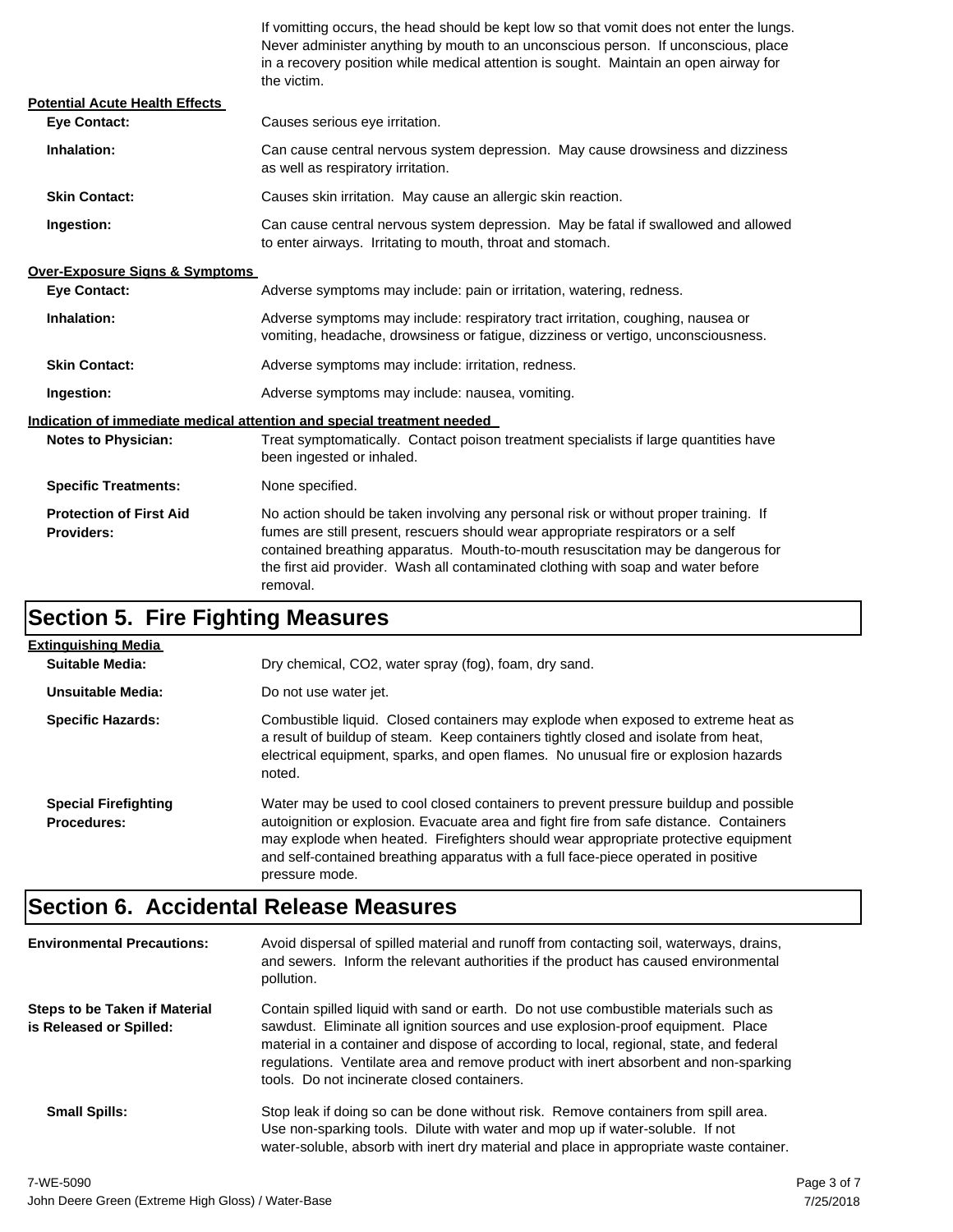Dispose of via a licensed waste disposal contractor.

Large Spills: Stop leak if doing so can be done without risk. Remove containers from spill area. Use non-sparking tools. Approach the release from upwind. Prevent entry into sewers, waterways, basements, or confined areas. Wash spillages into an effluent treatment plant or proceed as follows: contain and collect spillage with inert absorbent materials and place in a container for disposal according to local regulations. Dispose of via a licensed waste disposal contractor. See Section 1 for emergency contact information and Section 13 for waste disposal.

### **Section 7. Handling and Storage**

**Handling:** Wash thoroughly after handling. Eating, drinking, and smoking should be prohibited in areas where this material is handled, stored, and processed. Wash hands and face before eating or drinking. Remove contaminated clothing and launder before reuse. Use only with adequate ventilation. Follow all SDS and label precautions even after container is emptied, as it may retain product residues. Avoid breathing fumes, vapors, or mist. Avoid contact with eyes, skin, and clothing.

Storage: Store in a dry, cool, well ventilated place. Keep container tightly closed while not in use. Isolate from heat, electrical equipment, sparks, and open flame. Do not store above 120 degrees Fahrenheit. Protect from heat, moisture, and foreign materials.

### **Section 8. Exposure Controls/Personal Protection**

| Chemical Name / CAS No<br>Ethylene Glycol Monobutyl<br>Ether<br>111-76-2<br>10 to 20%<br>Vapor Pressure: .11 kPa | <b>OSHA Exposure Limits</b><br>50 ppm | <b>ACGIH Exposure Limits</b><br>20 ppm                                                                                                                                                                                                                                                                                                                                                                                                                                                                                                                                                                                                                                                                                                                                                        | <b>Other Exposure Limits</b> |
|------------------------------------------------------------------------------------------------------------------|---------------------------------------|-----------------------------------------------------------------------------------------------------------------------------------------------------------------------------------------------------------------------------------------------------------------------------------------------------------------------------------------------------------------------------------------------------------------------------------------------------------------------------------------------------------------------------------------------------------------------------------------------------------------------------------------------------------------------------------------------------------------------------------------------------------------------------------------------|------------------------------|
| Calcium Carbonate<br>1317-65-3<br>5 to 10%                                                                       | 15 mg/m3                              | $10$ mg/m $3$                                                                                                                                                                                                                                                                                                                                                                                                                                                                                                                                                                                                                                                                                                                                                                                 |                              |
| <b>Engineering Controls:</b>                                                                                     |                                       | Use process enclosures, local exhaust ventilation, or other engineering controls to<br>keep worker exposure to airborne contaminants below any recommended or statutory<br>limits. The engineering controls also need to keep gas, vapor, or dust concentrations<br>below any lower explosive limits. Use explosion-proof ventilation equipment.                                                                                                                                                                                                                                                                                                                                                                                                                                              |                              |
| Environmental Controls:                                                                                          |                                       | Emissions from ventilation or work process equipment should be checked to ensure<br>they comply with the requirements of environmental protection legislation. In some<br>cases, fume scrubbers, filters, and other engineering modifications to the process<br>equipment may be required to reduce emissions to acceptable levels.                                                                                                                                                                                                                                                                                                                                                                                                                                                           |                              |
| <b>Respiratory Protection:</b>                                                                                   | adequate protection.                  | Use a properly fitted, air-purifying or air-fed respirator complying with an approved<br>standard if a risk assessment indicates this is necessary. Respiratory protection<br>programs that meet OSHA 1910.134 and ANSI Z88.2 requirements must be followed<br>when workplace conditions warrant a respirator's use. A NIOSH/MSHA approved<br>respirator with an organic vapor cartridge may be permissible under circumstances<br>where airborne concentrations are expected to exceed exposure limits. Protection<br>provided by air purifying respirators is limited. Use a positive pressure, air supplied<br>respirator if there is any potential for an uncontrolled release, exposure levels are not<br>known, or in any circumstances where air purifying respirators may not provide |                              |
| <b>Skin Protection:</b>                                                                                          | used.                                 | Use impervious, chemical resistant gloves to prevent prolonged skin contact and<br>absorption of material through the skin. Nitrile or neoprene gloves may afford<br>adequate protection. Personal protective equipment for the body should be selected<br>based on the task being performed and the risks involved, and should be approved by<br>a specialist before handling this product. Where there is a risk of ignition from static<br>electricity, wear anti-static protective clothing. For best protection, the clothing should<br>include anti-static boots, gloves, and overalls. Appropriate footwear should always be                                                                                                                                                           |                              |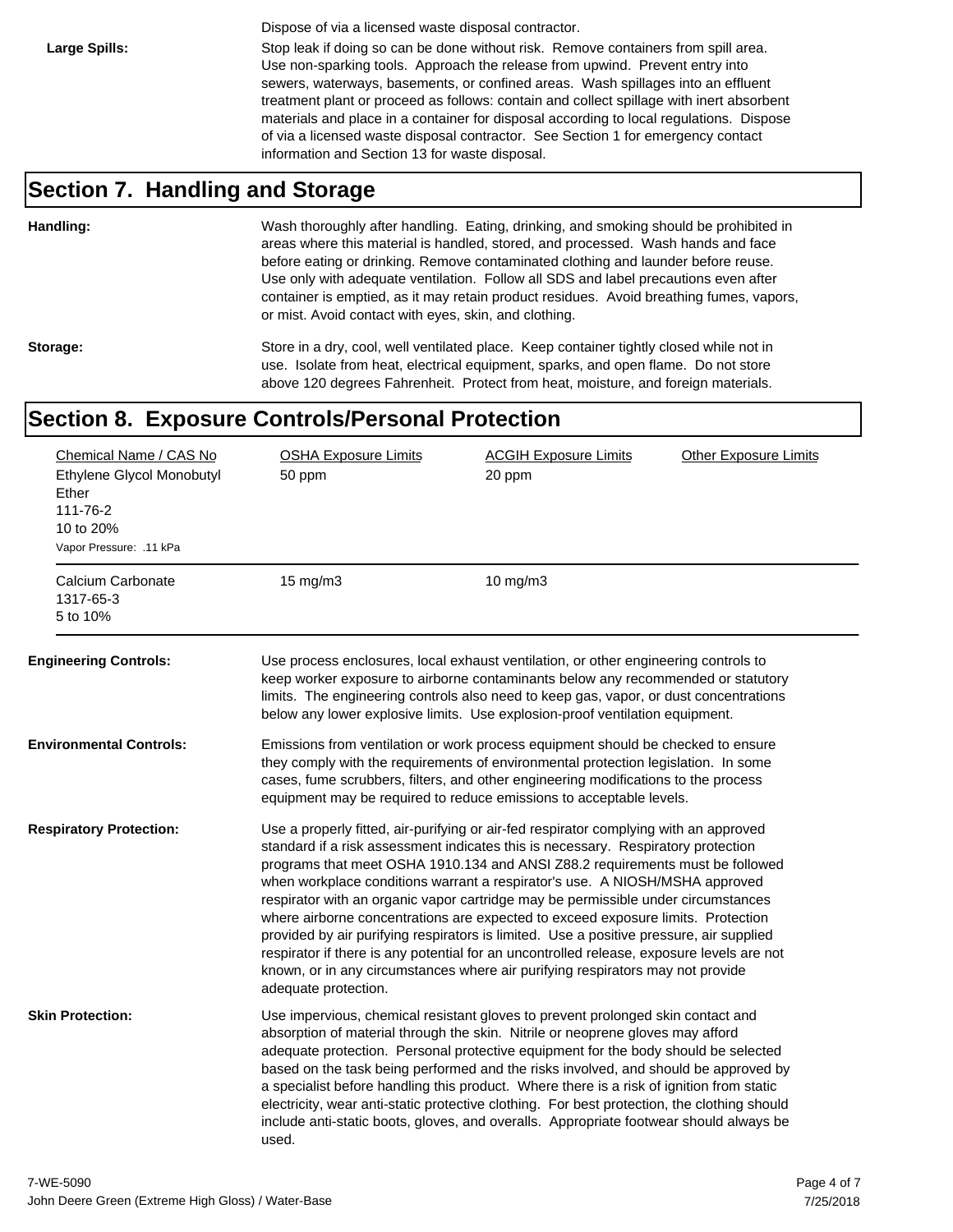| <b>Eye Protection:</b> |  |
|------------------------|--|
|                        |  |

Safety eyewear, such as splash goggles or a full face shield, should be worn at all times to protect against splashes of liquids.

**Hygienic Measures:** Wash thoroughly with soap and water before eating, drinking, or smoking. Remove contaminated clothing immediately and launder before reuse.

### **Section 9. Physical and Chemical Properties**

Physical State: Liquid Odor: Solvent odor

| Vapor Density                                     | Heavier than air            |
|---------------------------------------------------|-----------------------------|
| Vapor Density                                     | 3.96                        |
| Vapor Pressure                                    | 7 kPa                       |
| <b>Evaporation Rate</b>                           | Slower than ether           |
| <b>Boiling Point</b>                              | 171 C                       |
| Specific Gravity (SG)                             | 1.091                       |
| Material VOC (Lb / Gal)                           | 1.39                        |
| Material VOC $(g/L)$                              | 166.98                      |
| Coating VOC (Lb/Gal)                              | 2.75                        |
| Coating VOC (g/L)                                 | 329.50                      |
| Flash Point:                                      | 61 Celsius (142 Fahrenheit) |
| Autoignition:                                     | Not available               |
| LEL: I                                            | $1.1\%$                     |
| UEL:                                              | 10.6%                       |
| <b>Partition Coefficient.</b><br>n-octanol/water: | Not available               |
| Auto-ignition temperature:                        | Not available               |

# **Section 10. Stability and Reactivity**

| <b>Conditions to Avoid:</b>      | Avoid temperatures above 120 degrees Fahrenheit. Avoid all possible sources of<br>ignition. Do not pressurize, cut, weld, braze, drill, or expose containers to heat. Do not<br>allow vapor to accumulate in low or confined areas. Avoid contact with strong acid and<br>strong bases. |
|----------------------------------|-----------------------------------------------------------------------------------------------------------------------------------------------------------------------------------------------------------------------------------------------------------------------------------------|
| Incompatibility:                 | Incompatible with strong oxidizing agents.                                                                                                                                                                                                                                              |
| <b>Hazardous Decomposition:</b>  | By open flame, carbon monoxide and carbon dioxide. When heated to decomposition,<br>product emits acrid smoke and irritating fumes. Contains solvents which may form<br>carbon monoxide, carbon dioxide, and formaldehyde.                                                              |
| <b>Hazardous Polymerization:</b> | Will not occur under normal conditions.                                                                                                                                                                                                                                                 |
| Stability:                       | The product is stable.                                                                                                                                                                                                                                                                  |

# **Section 11. Toxicological Information**

| <b>Effects of Over-Exposure</b> |                                                                                                                                                                                                                                                                                                                                                  |
|---------------------------------|--------------------------------------------------------------------------------------------------------------------------------------------------------------------------------------------------------------------------------------------------------------------------------------------------------------------------------------------------|
| <b>Eve Contact:</b>             | Causes serious eye irritation.                                                                                                                                                                                                                                                                                                                   |
| <b>Skin Contact:</b>            | Prolonged or repeated skin contact may cause irritation. Allergic reactions are<br>possible.                                                                                                                                                                                                                                                     |
| Inhalation:                     | Harmful if inhaled. High gas, vapor, mist, or dust concentrations may be harmful if<br>inhaled. Avoid breathing fumes, spray, vapors, or mist. May cause headaches and<br>dizziness. High vapor concentrations are irritating to the eyes, nose, throat, and lungs.<br>Prolonged or excessive inhalation may cause respiratory tract irritation. |
| Ingestion:                      | Harmful or fatal if swallowed. Aspiration hazard if swallowed; can enter lungs and<br>cause damage.                                                                                                                                                                                                                                              |
| <b>Chronic Hazards:</b>         | High concentrations may lead to central nervous system effects (drowsiness,<br>dizziness, nausea, headaches, paralysis, burred vision) and damage. Reports have                                                                                                                                                                                  |
|                                 |                                                                                                                                                                                                                                                                                                                                                  |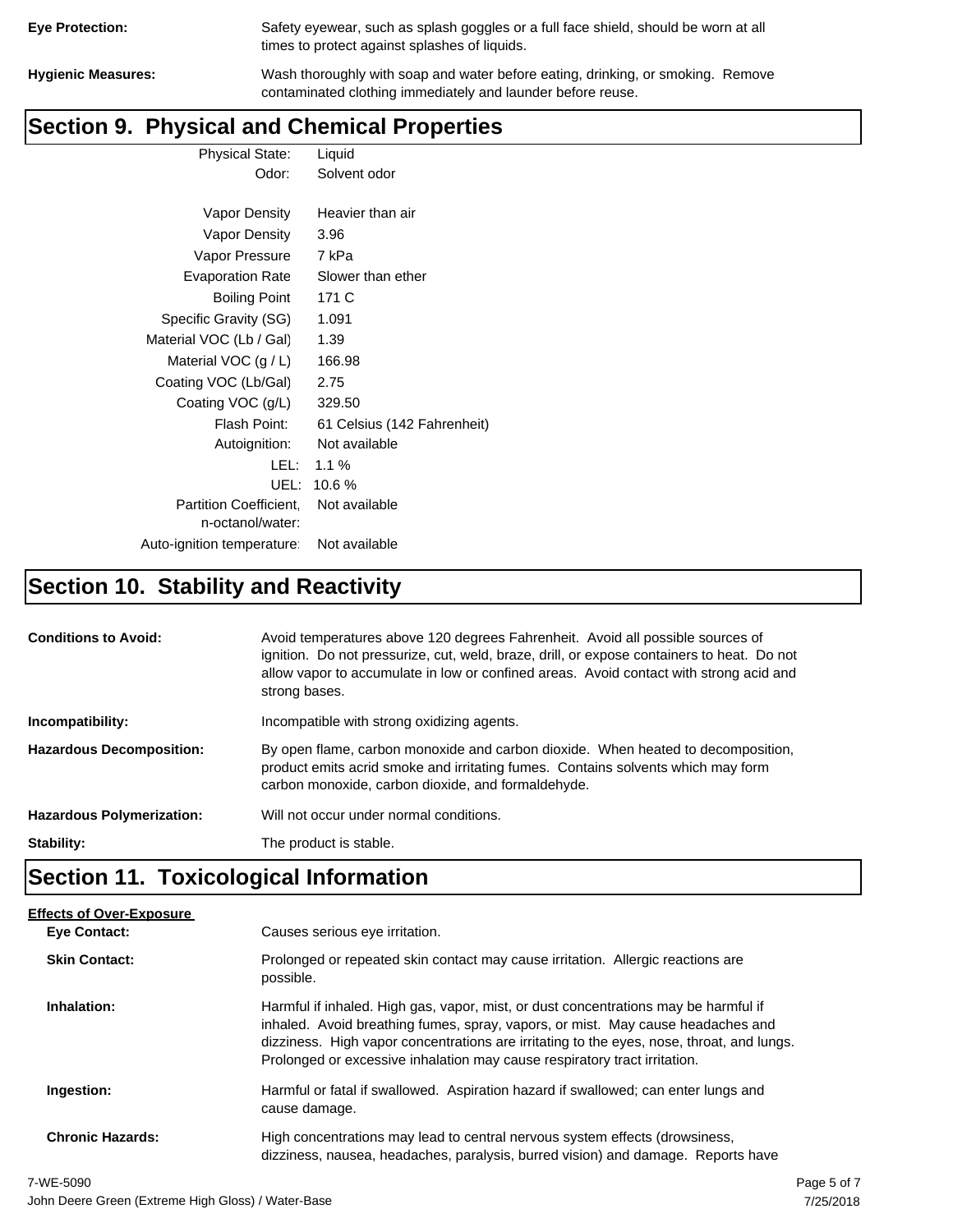|                                 | associated repeated and prolonged occupational overexposure to solvents with<br>permanent brain and nervous system damage. Contains carbon black pigment.<br>Chronic inflammation, lung fibrosis, and lung tumors have been observed in<br>experimental tests involving rats exposed to excessive concentrations of carbon black<br>and several insoluble dust particles for long periods of time. Tumors have not been<br>observed in other species under similar circumstances. Epidemiological studies of<br>North American workers show no evidence of clinically significant negative health<br>effects from occupational exposure to carbon black. Carbon black is listed as a Group<br>2B - Possibly Carcinogenic to Humans, by IARC and is proposed to be listed as A4 -<br>Not Classified as a Human Carcinogen by the American Conference of Governmental<br>Industrial Hygienists. Significant exposure is unlikely during typical application of this<br>product by roller or brush. Risk of overexposure depends on the duration and level of<br>exposure to dust from such processes as repeated sanding of dried surfaces, or<br>inhalation of spray mist, and the actual concentration of carbon black in the product<br>formula.<br>Product contains titanium dioxide, which is listed as a Group 2B - Possibly<br>Carcinogenic to Humans by IARC. No significant exposure to titanium dioxide is<br>anticipated while using this product, in which titanium dioxide is bound to other<br>materials including resin and other pigments, during brush or rolling application.<br>Overexposure risks depend on duration and level of exposure to dust, such as from |  |
|---------------------------------|------------------------------------------------------------------------------------------------------------------------------------------------------------------------------------------------------------------------------------------------------------------------------------------------------------------------------------------------------------------------------------------------------------------------------------------------------------------------------------------------------------------------------------------------------------------------------------------------------------------------------------------------------------------------------------------------------------------------------------------------------------------------------------------------------------------------------------------------------------------------------------------------------------------------------------------------------------------------------------------------------------------------------------------------------------------------------------------------------------------------------------------------------------------------------------------------------------------------------------------------------------------------------------------------------------------------------------------------------------------------------------------------------------------------------------------------------------------------------------------------------------------------------------------------------------------------------------------------------------------------------------------------------------------------------------|--|
|                                 | repeated sanding of this product's dried film, or inhalation of spray mist, and the actual<br>concentration of titanium dioxide in the product formula. For additional information,<br>refer to IARC Monograph, Volume 93, 2010.                                                                                                                                                                                                                                                                                                                                                                                                                                                                                                                                                                                                                                                                                                                                                                                                                                                                                                                                                                                                                                                                                                                                                                                                                                                                                                                                                                                                                                                   |  |
| <b>Primary Routes of Entry:</b> | Eye contact, ingestion, inhalation, absorption through the skin, skin contact.                                                                                                                                                                                                                                                                                                                                                                                                                                                                                                                                                                                                                                                                                                                                                                                                                                                                                                                                                                                                                                                                                                                                                                                                                                                                                                                                                                                                                                                                                                                                                                                                     |  |
| <b>Acute Toxicity Values:</b>   | Acute effects of this product have not been tested. Available data on individual<br>components, if any, will be listed below.                                                                                                                                                                                                                                                                                                                                                                                                                                                                                                                                                                                                                                                                                                                                                                                                                                                                                                                                                                                                                                                                                                                                                                                                                                                                                                                                                                                                                                                                                                                                                      |  |

### **Section 12. Ecological Information**

**Ecological Information:** Product is a mixture of listed components.

### **Section 13. Disposal Information**

**Disposal Considerations:** The generation of waste should be avoided or minimized wherever possible. Disposal of this product, solutions, and any by-products should at all times comply with relevant environmental protection regulations and waste disposal regulations, in addition to any local or regional restrictions which may be in effect. Surplus and non-recyclable products should be disposed of via a licensed waste disposal contractor. Waste should not be disposed of untreated to the sewer unless fully compliant with the requirements of all authorities with jurisdiction. Waste packaging should be recycled whenever possible. Incineration or landfill should only be considered when recycling is not feasible. Take care when handling empty containers as they may retain some residual product. Vapor from residue may create a flammable or explosive atmosphere within the used container. Do not expose empty containers to heat or sparks, and do not weld, cut, or grind used containers unless they have been thoroughly cleaned. Avoid contact of spilled material with soil, waterways, drains, and sewer systems.

### **Section 14. Transport Information**

|                          | Domestic (US DOT)        | <b>International (IMDG)</b> | Air (IATA)               | <b>Canada (TDG)</b>      |
|--------------------------|--------------------------|-----------------------------|--------------------------|--------------------------|
| <b>UN Number:</b>        | Not Regulated            | Not Regulated               | Not Regulated            | Not Regulated            |
| <b>UN Shipping Name:</b> | $\overline{\phantom{0}}$ | $\overline{\phantom{0}}$    | $\overline{\phantom{0}}$ | $\overline{\phantom{0}}$ |
| <b>Hazard Class:</b>     | $\overline{\phantom{0}}$ | $\overline{\phantom{0}}$    | $\overline{\phantom{0}}$ | $\overline{\phantom{0}}$ |
| <b>Packing Group:</b>    | $\overline{\phantom{0}}$ | ۰                           | $\overline{\phantom{0}}$ | $\overline{\phantom{0}}$ |
| <b>Limited Quantity:</b> | $\overline{\phantom{0}}$ | $\overline{\phantom{0}}$    | $\overline{\phantom{0}}$ | $\overline{\phantom{a}}$ |

**Special Considerations:** The presence of a shipping description for a particular mode of transport does not